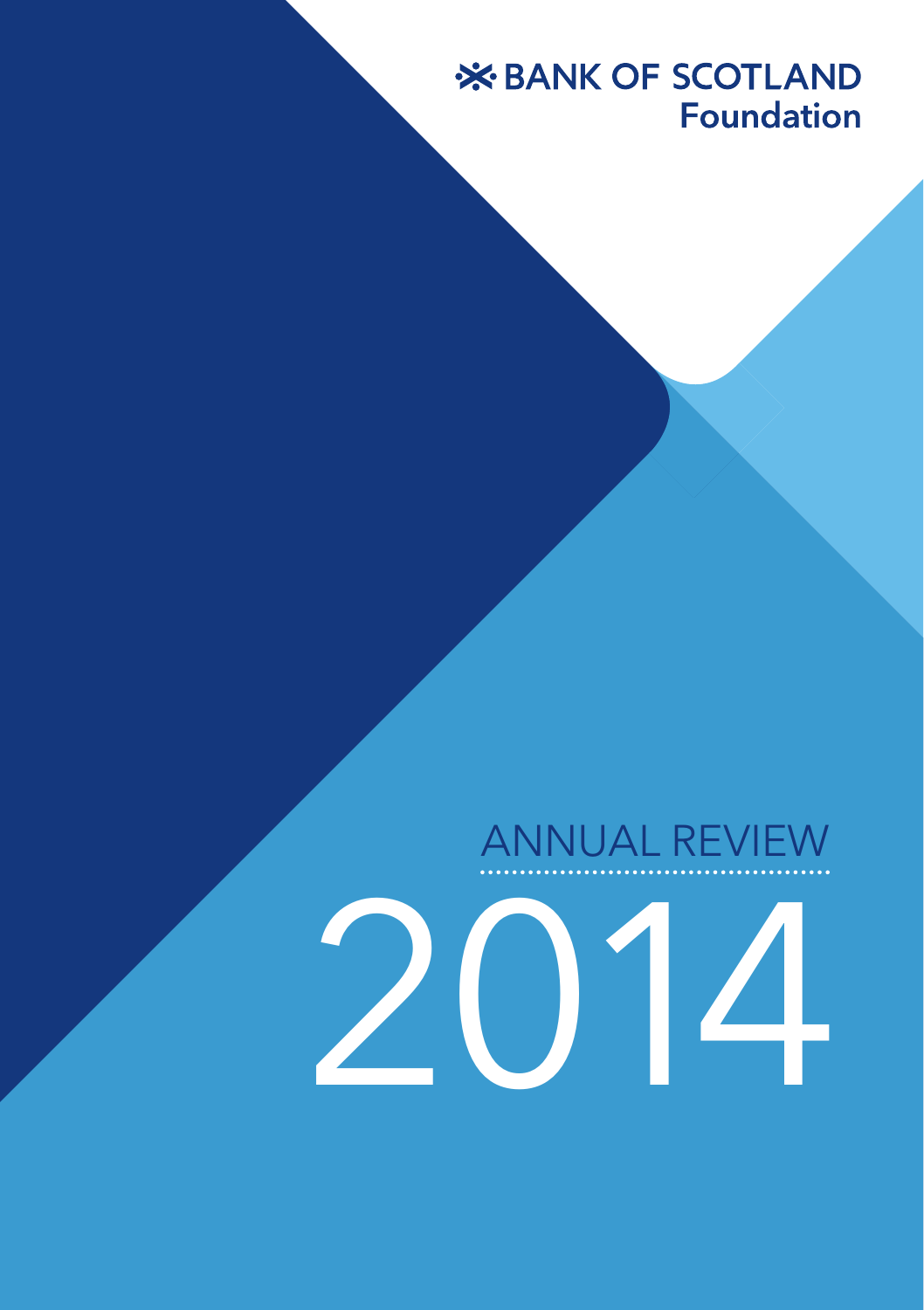# **Contents**

| Message from the Chair                      | 03 |
|---------------------------------------------|----|
| <b>Reaching Communities Across Scotland</b> | 04 |
| <b>Supporting Community Engagement</b>      | 06 |
| <b>Small Grants Programme</b>               | 08 |
| <b>Medium Grants Programme</b>              | 08 |
| <b>Financial Inclusion Grants Programme</b> | 09 |
| The Future                                  | 10 |
| <b>Trustees and Staff</b>                   |    |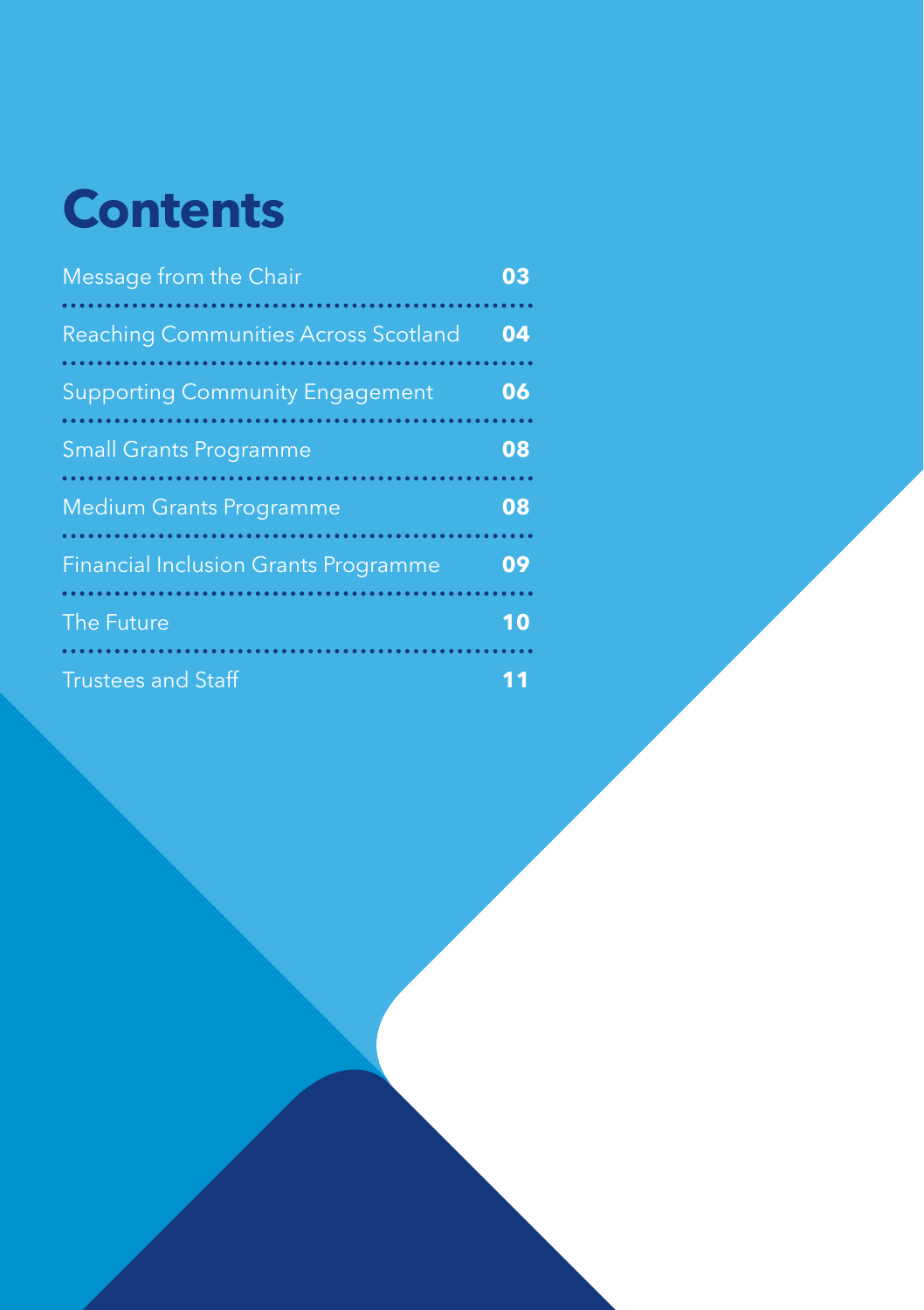

# **Message from the Chair**

2014 was a significant year for the Bank of Scotland Foundation as our sole funder, Lloyds Banking Group, doubled our annual funding to £2 million.

This additional funding ensured our existing programmes could grow to meet demand and that we could also launch a new Large Grants Programme to help charities make positive change to communities across Scotland.

Our Grant Programmes provide funding to develop and improve communities or support financial inclusion and financial literacy across Scotland. In 2014, our Small Grants programme awarded over £350,000 to 61 charities with a strong community impact, and our Medium Grants Programme, which launched in April 2014, provided over £380,000 to 31 charities working with people who are excluded or disadvantaged in society.

Our Matched Giving Programme continues to be a great success with over 2,400 applications received from Lloyds Banking Group employees across Scotland in 2014. Over 450 charities shared over £906,000, a 34% increase on 2013. The Matched Giving Programme supports a large variety of charities, with some employees selecting small, local charities and others applying for Matched Giving for some of Scotland's large national charities.

2014 was the first year of our Financial Inclusion Grants Programme, a joint initiative with Lloyds Banking Group aimed at promoting financial education and money advice through volunteering. Six charities shared over £79,000 through this initiative. Working in partnership with the Group, we aim to provide more volunteering opportunities for the Group's employees in 2015 and beyond.

Alasdair and Peter resigned as Trustees in December and I would like to take this opportunity to thank them and the rest of the Board for their support and commitment in 2014. It is with great pleasure that I welcome two new Trustees to the Board in 2015 with the appointment of Robin Bulloch and Ed Smith.

Lloyds Banking Group has confirmed that its annual donation will be £2 million in 2015 – our 5th anniversary year and we look forward to supporting and engaging with many charities across Scotland throughout our milestone year.

**Kate Guthrie,**  Chair, Bank of Scotland Foundation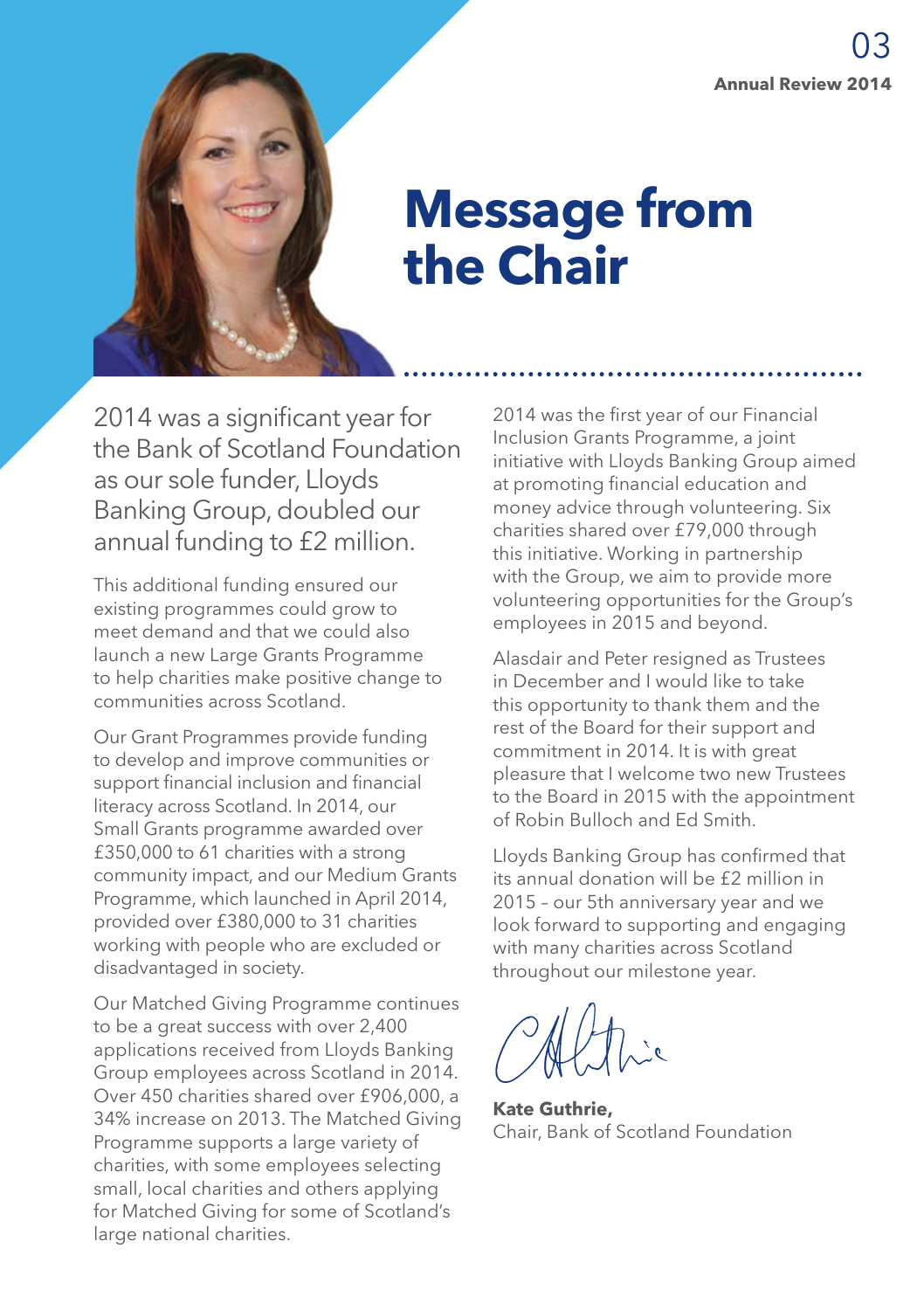# **Reaching Communities Across Scotland**

The Bank of Scotland Foundation is an independent charity supporting people and their local wcommunities across Scotland. We received a donation of £2m in 2014, from Lloyds Banking Group to fund Grants Programmes and a Matched Giving Programme.

Over 750 charities across Scotland have received over £5.8m since the Foundation launched in November 2010, including over £1.7m through our programmes in 2014.



West Scotland **£85,669** 

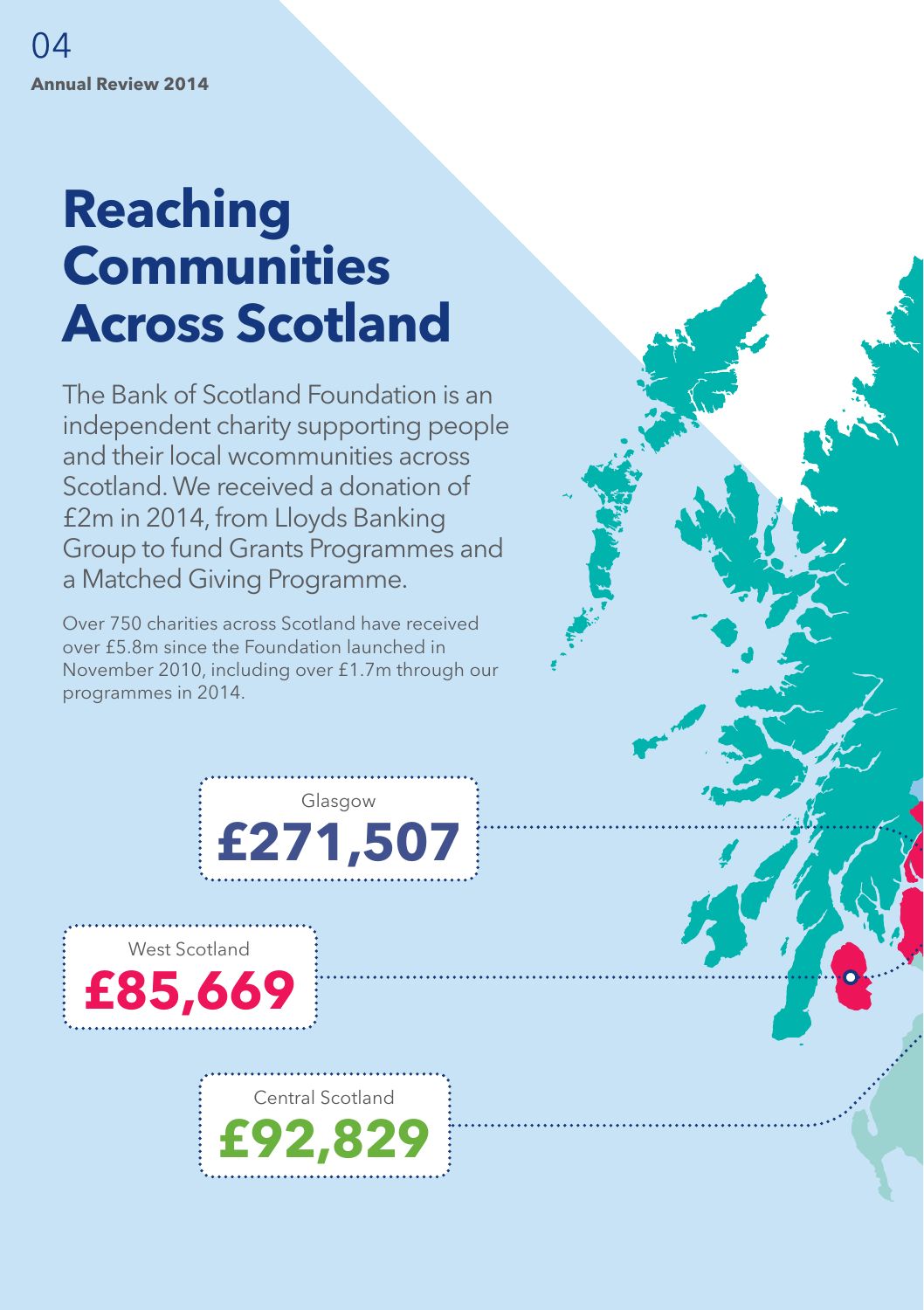### **Breakdown of applications and grants by registered region of charity**





Mid Scotland and Fife **£109,777** 



South Scotland **£85,755** 

National benefit

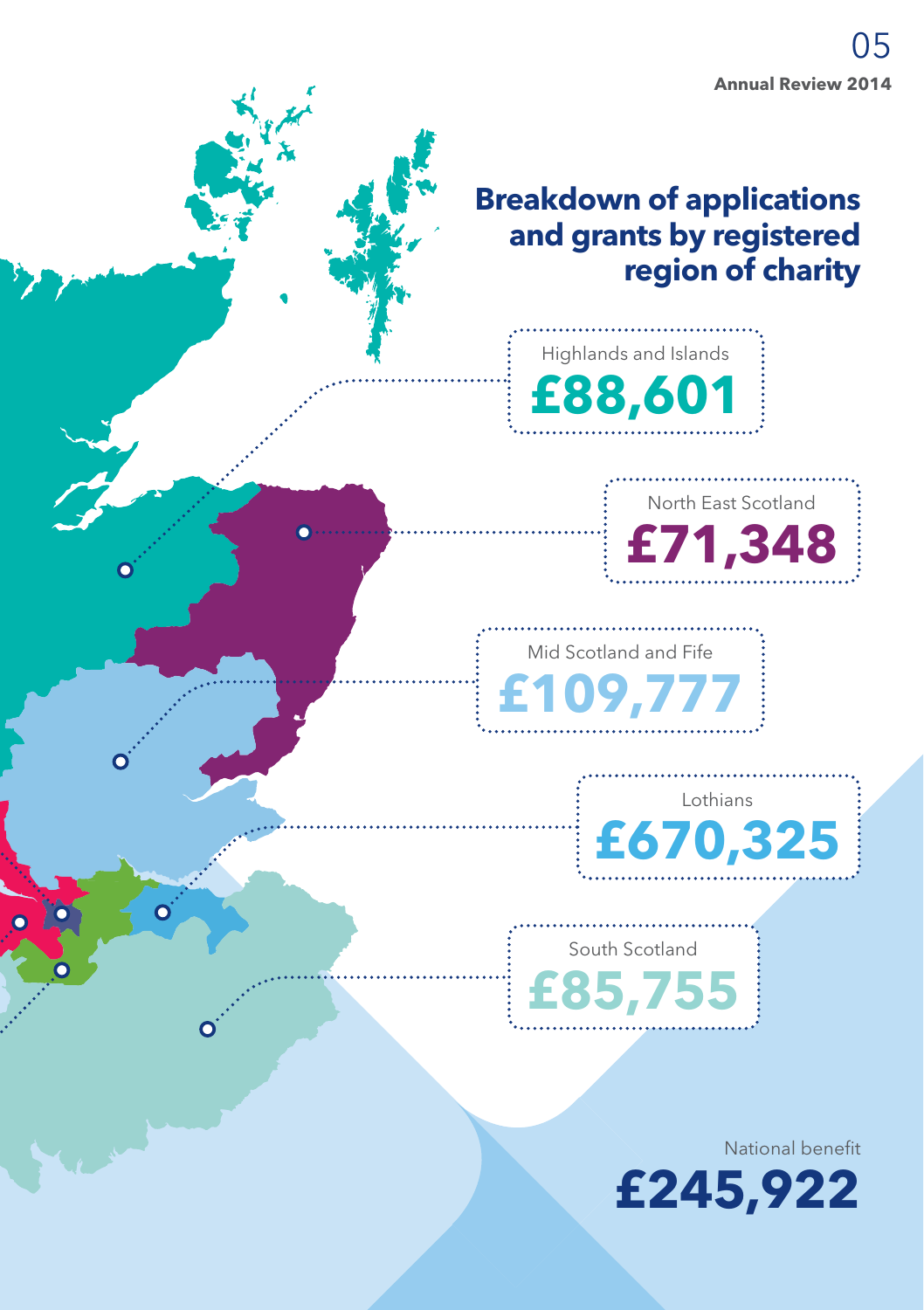# **Supporting Community Engagement**

The Bank of Scotland Foundation Matched Giving Programme encourages Lloyds Banking Group employees across Scotland to become active in their community by providing Matched Giving of up to £1,000 per employee per year.

In 2014, there were over 2,450 claims from employees and over 460 charities shared £906,461. Many were smaller, lesser known charities where our funding makes a real difference.

## **Bank of Scotland Foundation Support for Alzheimer Scotland**

In 2013, Lloyds Banking Group started a two year Charity of the Year partnership with Alzheimers Society and Alzheimer Scotland as their Charity of the Year.

Throughout the year, Lloyds Banking Group employees claimed £259,937 of Matched Giving from the Foundation which contributed to the partnership total of over £5 million. Employees across Scotland raised funds and awareness in many different ways and really strengthened their engagement with local communities by involving thousands of employees, families, friends and supporters.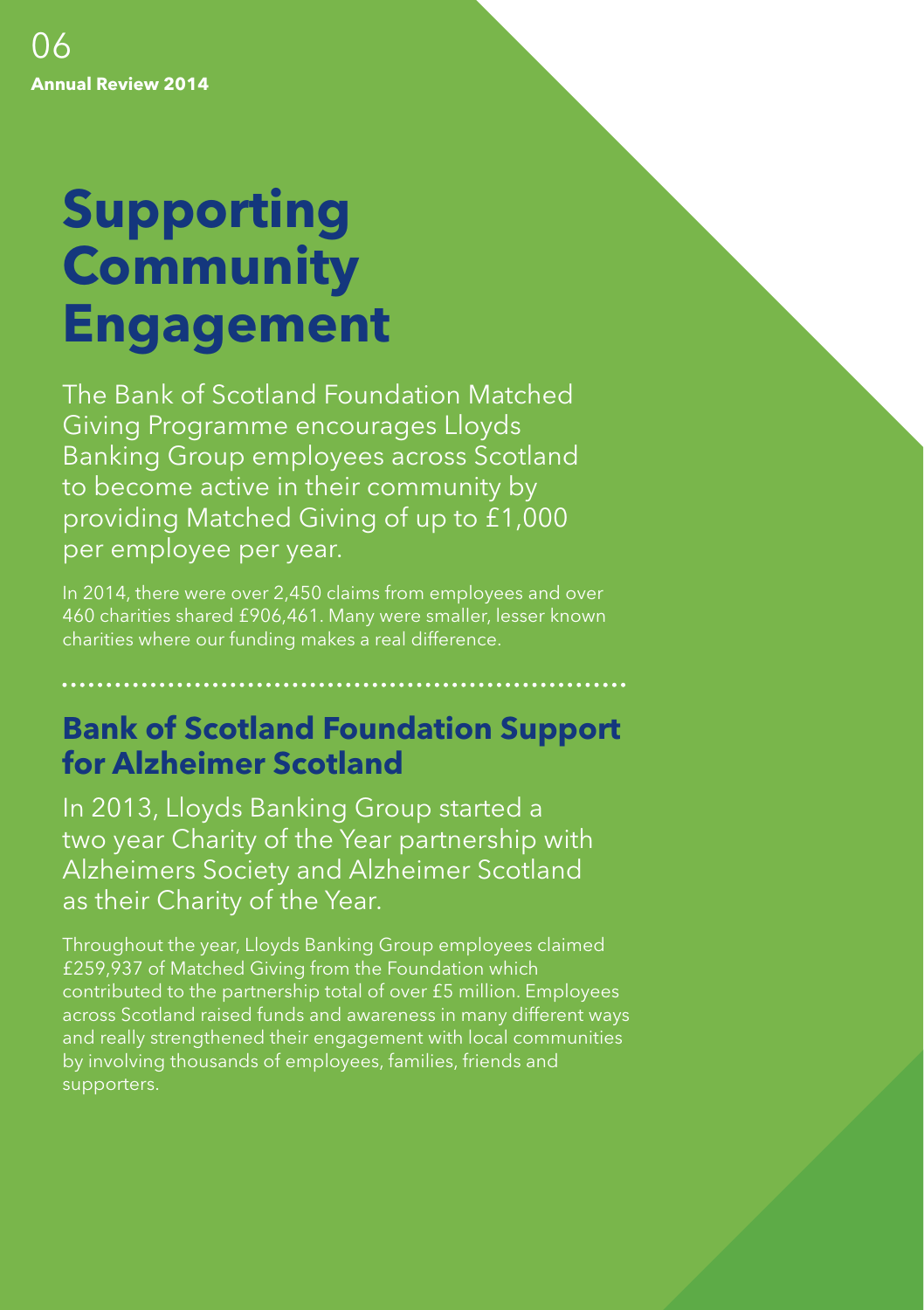### **Volunteering in numbers…**





**274**  claims

# **Top Ten Charities**

**1.** Alzheimer Scotland

**2.** Marie Curie Cancer Care

**3.** Cancer Research

**4.** Macmillan Cancer Support

**5.** The Sick Kids Friends Foundation

**6.** SANDS

**7.** Children's Hospice Association Scotland

**8.** Aberlour Childcare Trust

**9.** Yorkhill Children's Hospital

**10.** Maggies Cancer Care

# **Fundraising in numbers…**







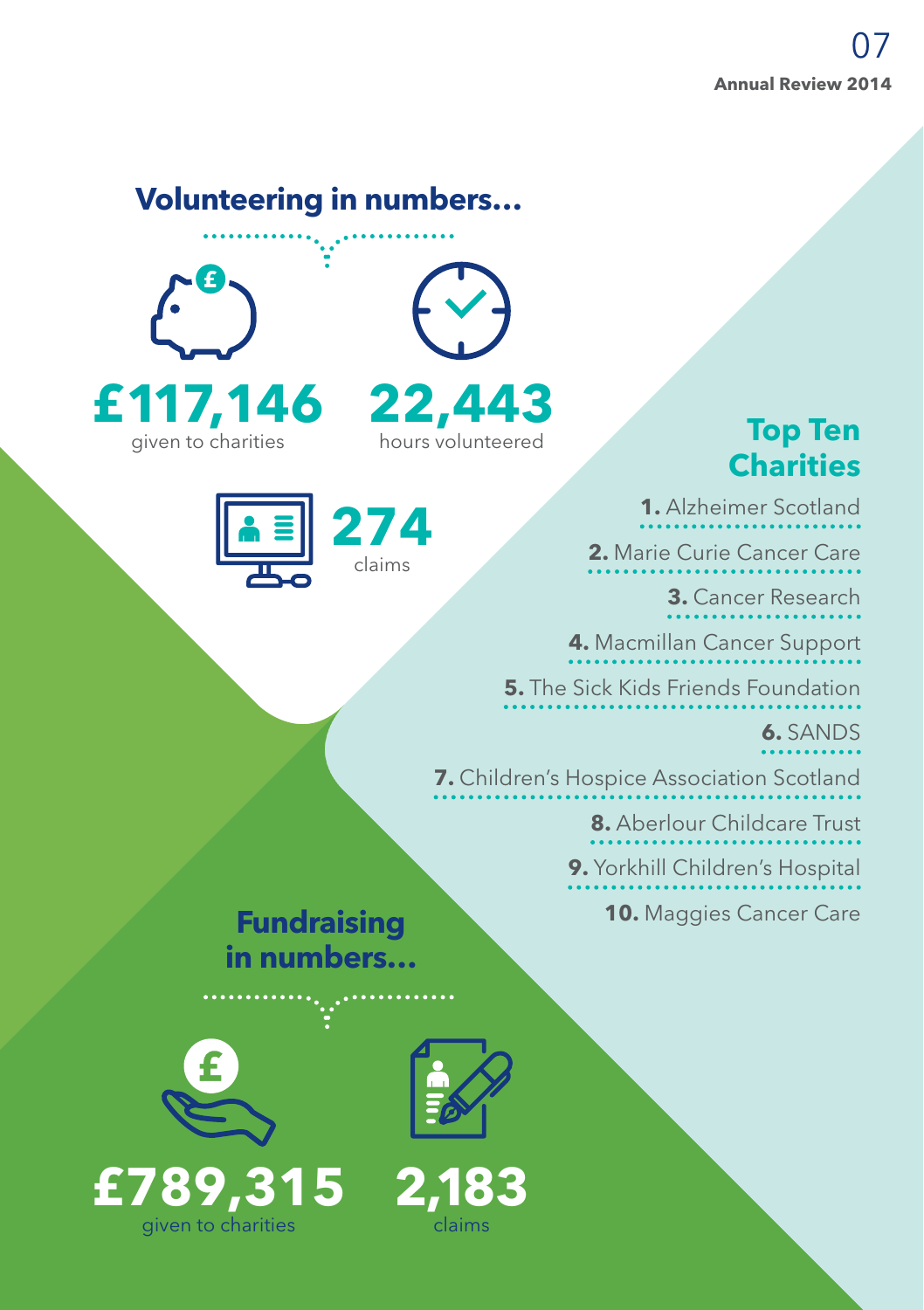# **Small Grants Programme**

Through our Small Grants Programme we make grants that have a strong community impact and make a tangible difference to the charities and the people they support. We distributed in excess of £350,000 through our Small Grants programme to 61 charities across Scotland in 2014.

# **Medium Grants Programme**

Launched in April 2014 our Medium Grants Programme provides funding each quarter for projects that will make a lasting impact, supporting charities that work with people who are excluded or disadvantaged in society. We distributed in excess of £380,000 through our Medium Grants programme to 31 charities across Scotland in 2014.

Our funding is helping to improve the lives of many people across Scotland addressing areas such as mental health, isolation, debt management, increased community engagement and supporting job creation.

Our programme aims to reach as many communities as possible across Scotland, helping to improve the quality of life for people who are facing challenging circumstances and allowing them to make a positive change to their lives.

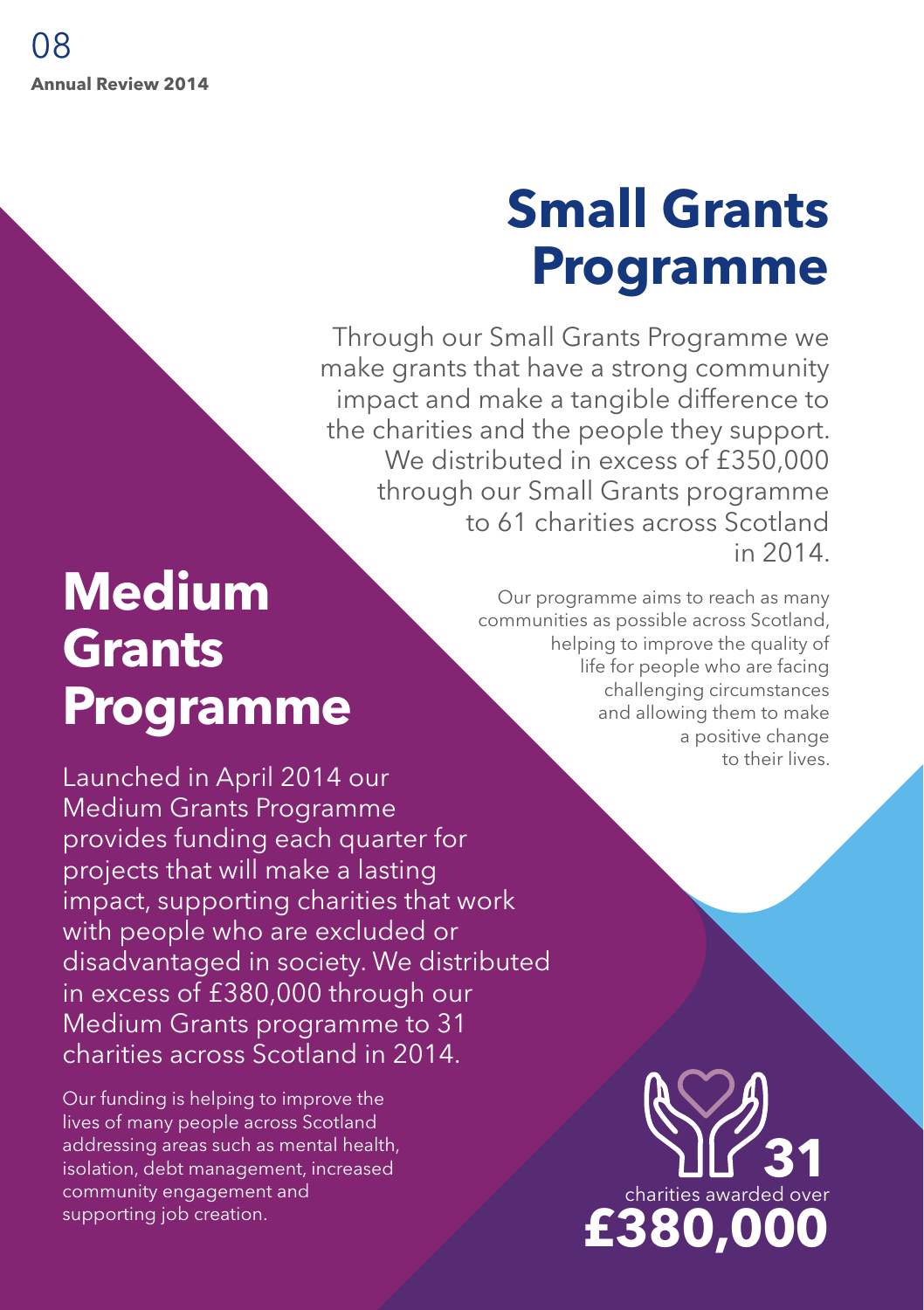

# **Financial Inclusion Grants Programme**

2014 was the first year of our Financial Inclusion Grants Programme, a joint initiative with Lloyds Banking Group plc aimed at promoting financial education and money advice through volunteering.

The Foundation made funding available to charities for projects aimed at new volunteering opportunities and the Group then of employee volunteers to deliver the projects. Six charities shared over £79,000 through this initiative in 2014.

### **Financial Inclusion Grants During 2014**

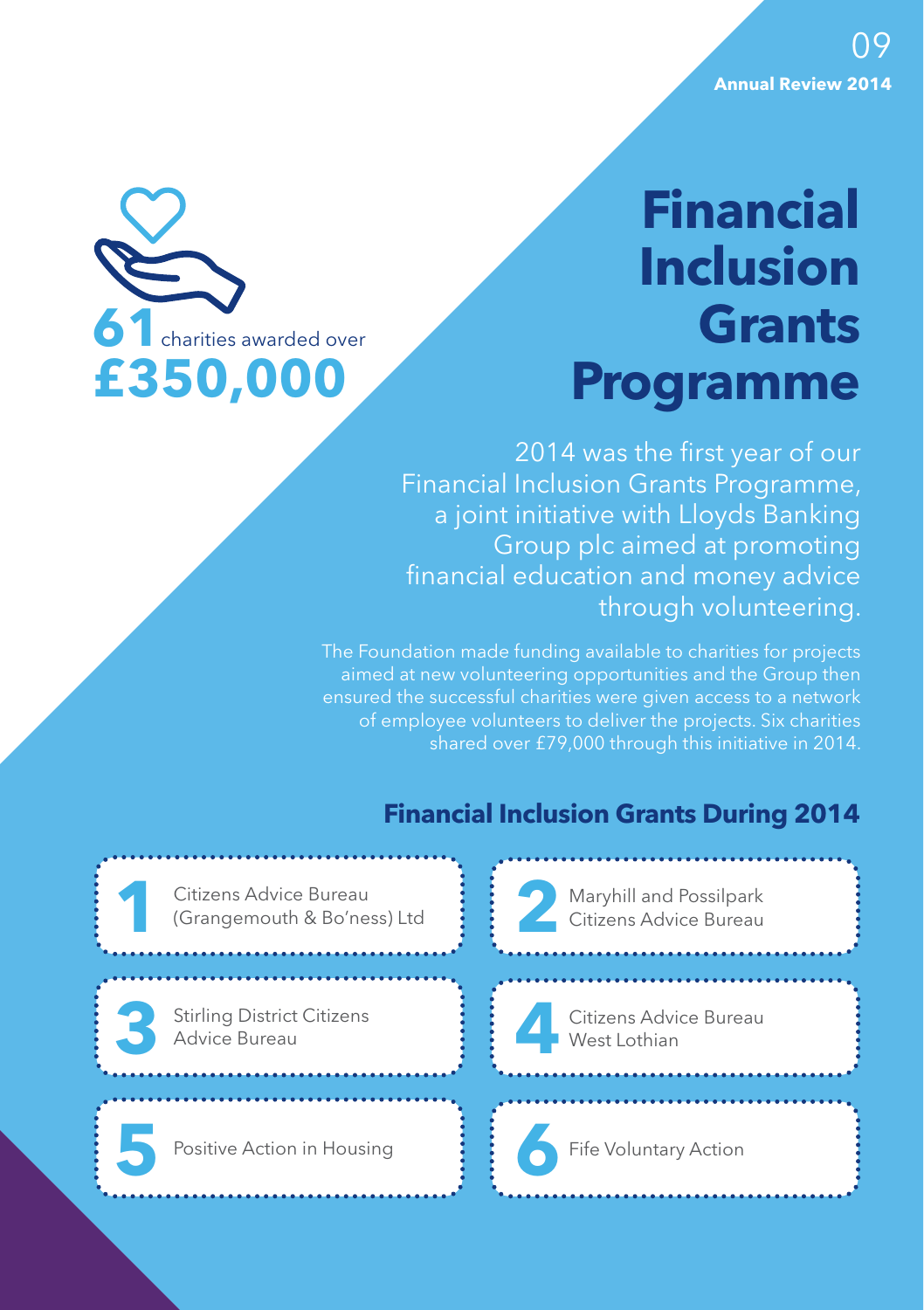# **The Future**



### **Increased Funding**

Our work in Scotland would not be possible without the support of our sole funder, Lloyds Banking Group. We are delighted that the Group increased its annual donation to £2 million per annum from 2014, increasing the funding available to charities in Scotland.

#### **New Programmes**

Our Medium Grants Programme that launched in January 2014 and Large Grants Programme that opened in November 2014 have provided a range of new funding options to meet the needs of charities. During 2015, we will be working with Lloyds Banking Group to further develop our programmes through the engagement of employee volunteers. Our aim is to make an increased contribution to communities in Scotland by developing real partnerships between the Group, the Foundation and charities.



### **Evaluation**

As we enter our fifth year of the Foundation, it is important that we take time to reflect on our work to date and evaluate our programmes. To this end, we have engaged the Institute For Voluntary Action Research (IVAR) to conduct a review of our Small and Medium Grants programmes, focusing in particular on the application process and evaluation process. IVAR have also been asked to review our new Large Grants Programme to ensure it meets the needs of charities in Scotland.

We plan to share the results of our review, particularly any areas identified for improvement, with other funders across Scotland to assist in improving access to funding for charities.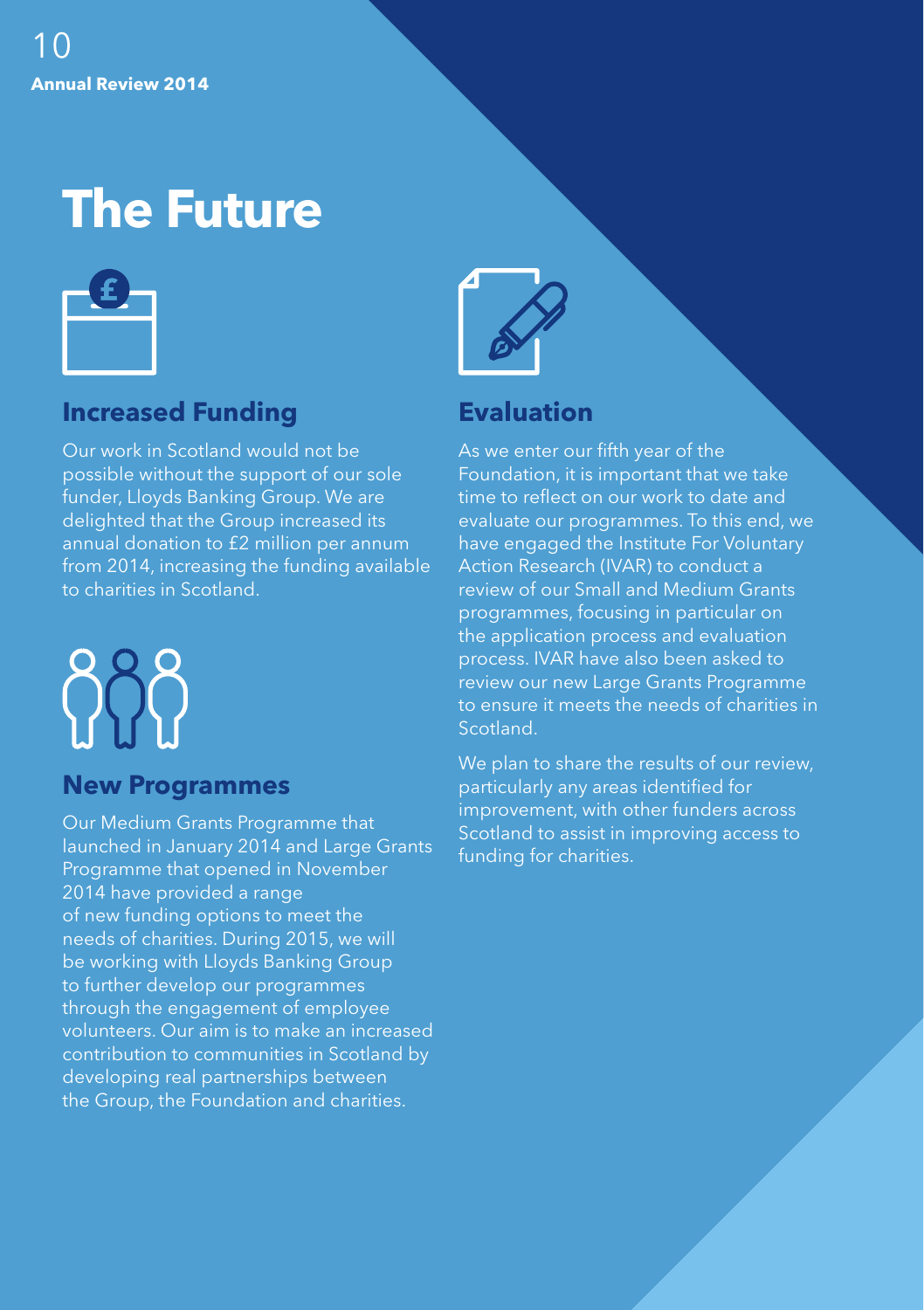#### **Trustees**

#### **Kate Guthrie**

HR Director, Culture, Capability and Engagement, Lloyds Banking Group

#### **Jim Coyle**

Group Financial Controller, Lloyds Banking Group

#### **Sarah Deas**

Chief Executive, Co-operative Development Scotland

#### **Alasdair Gardner**

Regional Managing Director Scotland, SME Banking and Mid Markets, Lloyds Banking Group

#### **Paul Grice** Clerk & Chief Executive of Scottish Parliament

**Peter Navin** MD Branch & Business Banking, TSB

#### **Staff**

**Jillian Baillie** Chief Executive . . . . . . . .

**Sinead Hannah** Matched Giving Programme Manager

> **Lorraine O'Neill** Finance and Grants Manager